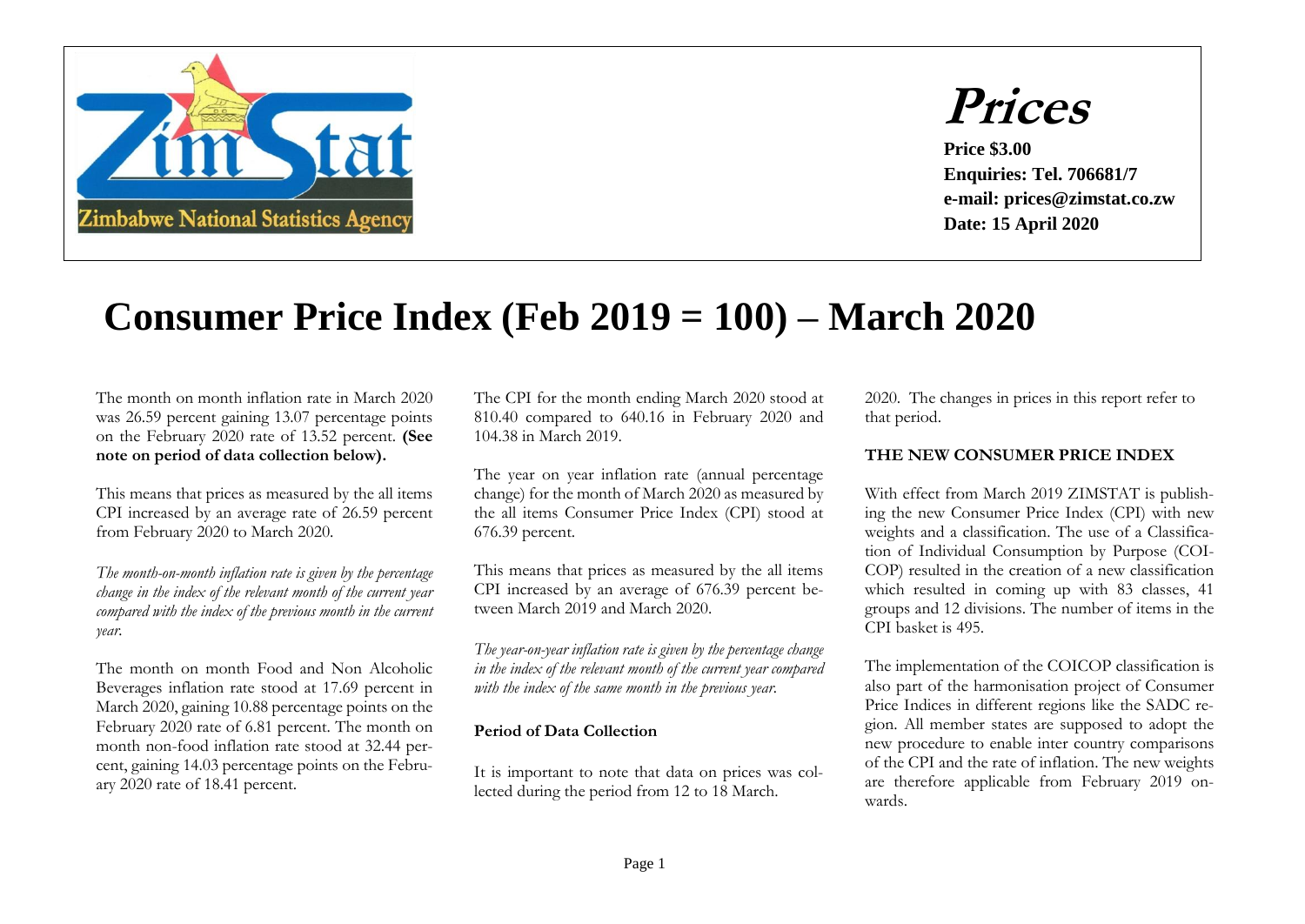## **Mean Month on Month Rates**

The mean month on month inflation rate for the period January to March 2020 was 14.1 percent while the mean month on month for the same period 2019 was 5.6 percent. The annual average month on month inflation for 2019 was 17.0 percent